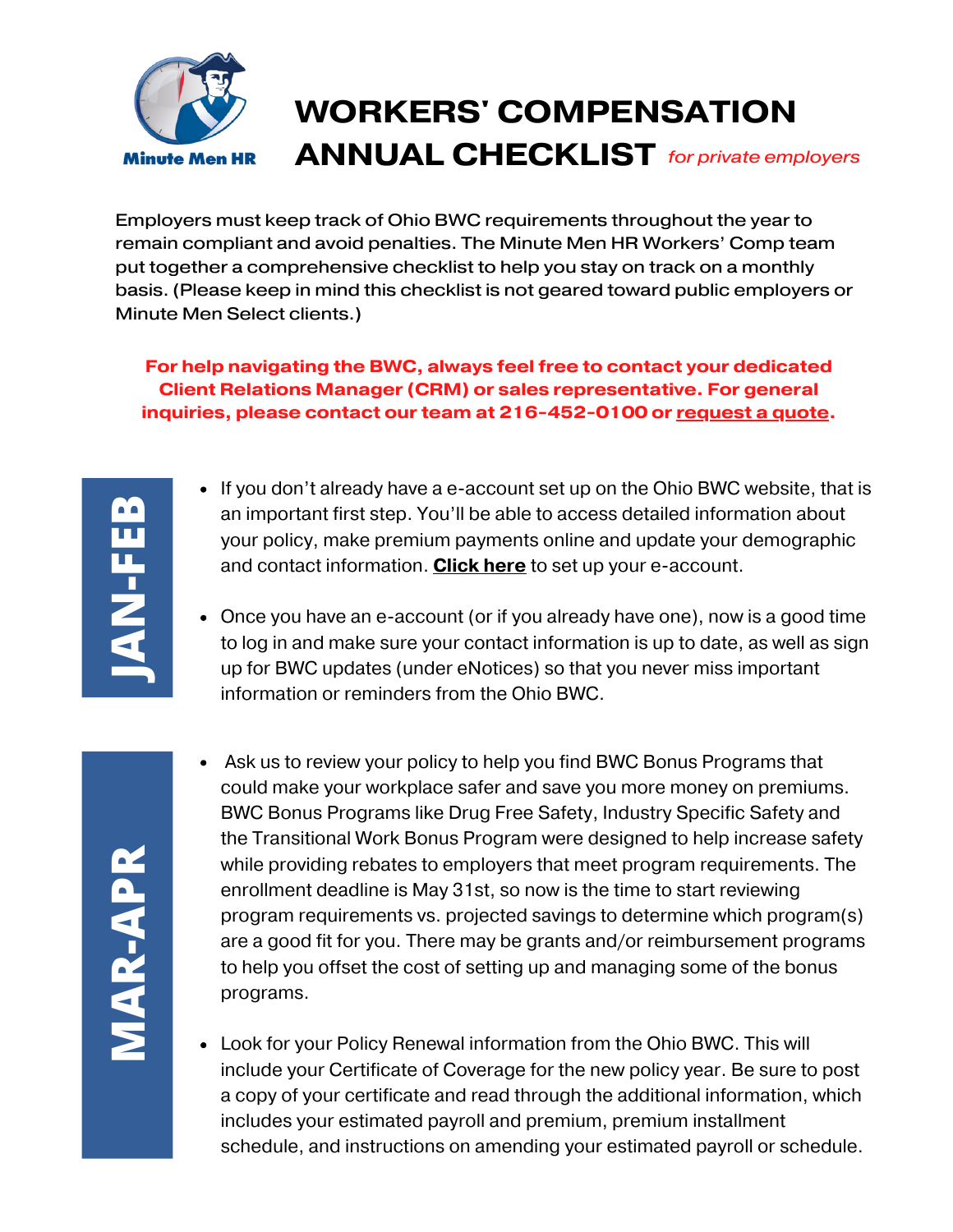- If you're not already enrolled in our workers' comp program and haven't requested a quote, now is the time. You may be receiving renewals from your current group or other offers. Don't rush to make a commitment until you have a chance to see what the MMHR program can offer. You have until the BWC deadline in November to make a decision and you won't lose your current or future discounts by changing to the MMHR program for the upcoming policy year.
- If you're already enrolled in our program, congratulations, you're maximizing your savings! You don't need to request a quote, but you should look for your renewal/enrollment packet. They should start going out in late May via standard US Mail with follow up email reminders throughout the enrollment period.
- Your first Premium Installment for the policy year will be billed June 1 and due by the end of June. Be sure to make your premium payments on time to avoid penalties and late fees.
- If you don't qualify for the Group Rating discount, we will review your policy for alternative savings opportunities, like the Group Retrospective rebate, and begin sending out those quotes in August. We can quote you for our AEO program year-round.
- Your annual payroll True Up is due between July 1 and August 15. This is where you will report your actual gross payroll for the previous policy period (7/1 to 6/30) to the BWC. You must complete the True Up before the **August 15** deadline in order to avoid penalties.
- You may have premium installments due depending on your installment schedule.
- Quotes for the Group Retrospective Rating program start going out in August. Be sure to look for yours in the mail if you qualify for this program.
- If you haven't received your renewal or enrollment packet from the MMHR workers' comp program, please contact us.
- You still have time to get a quote from the MMHR program, compare your options, and enroll in our program.